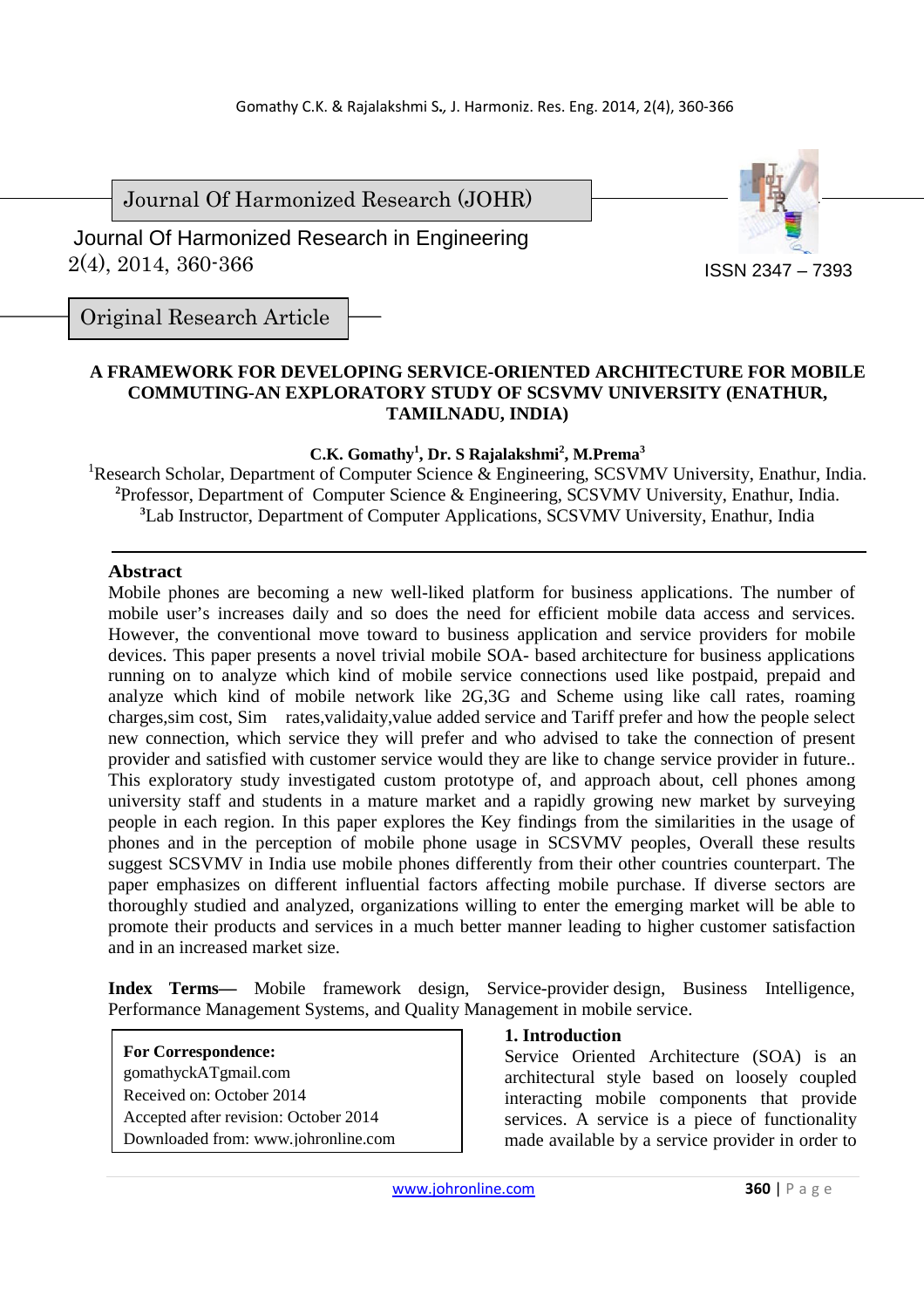deliver end results for a service consumer. A service consumer sends a service request to a service provider. The service provider returns a response to the service consumer containing the expected results. In service oriented computing (SOC), services are the crucial element to develop applications. SOC applies SOA to organize software applications and infrastructure into a set of interacting services.

The Service Oriented Architecture of a program or computing system is the structure or structures of the system, which comprise software elements, the externally visible properties of those elements, and the relationships mobile users among them. Mobile service has been used in every occupation, playing increasingly important role. Mobile service aims at improving productivity and realization times by gathering the analysis, design and implementation activities of a family of systems. Service Oriented Architecture is considered of highest importance to the mobile service. It is used to represent and communicate the system structure and behavior to all of its SCSVMV University with various concerns like staff, Student.

**Service Oriented Architecture (SOA)** has several core ideas, here we take mobile services that should be addressed in SCSVMV University:

 **A set of mobile services** that a business wants to provide to their customers, partners, or other areas of an organization

 **An architectural style** that requires a service provider, mediation, and service requestor with a service description

 **A set of architectural principles, patterns and criteria** that address characteristics such as modularity, encapsulation, loose coupling, separation of concerns, reuse and composability

 **A programming model** complete with standards, tools and technologies that supports web services, REST services or other kinds of services

 **A service provider solution** optimized for service assembly, orchestration, monitoring, and management

## **2. Literature Review**

The first phase of the research consists of a comprehensive survey of the published literature on the question of "Mobile service and Development". The main objective is to map ou t the current state of knowledge on mobile means of proper service and the bearing they have on social development, as reflected in relevant research publications. Since developments in this area have been greatly influenced by the activities of practitioners, in addition to traditional 'academic' sources (peer reviewed journals and conference papers), it is also important to take account of practitioneroriented,

peer reviewed sources (such as consultant's rep orts, official reports, and other occasional and published papers)

It have proposed a research question of transforming dependability requirements into corresponding mobile service constructs, by proposing first that dependability needs could be classified into individual types of requirements and second, an architectural pattern that allows requirements engineers and architects to map the effective service of the design.

Many mobile adoption studies seek to explain the phenomenal rates of mobile diffusion in the developing world; others focus on regulatory structures that permit or prohibit mobile adoption. The impact studies

Span a wide range of contexts: mobile connection services and SCSVMV University environment, communities and cultures. The rationale for both sets of studies is clear. It is important to describe how and why this connection getting occurred, and to understand its future direction. At the same time, rarely has a technology seemed to hold such a powerful sway over its users like 2G, 3G.

## **3. SOA Framework**

The desire for enterprise systems that have flexible architectures, detailed designs, implementation agnostic, and operate efficiently continues to grow. A major effort toward satisfying this need is to use Service Oriented Architecture. Moreover, there is new research and development in order to achieve more demanding capabilities (e.g., workflow service composition with run-time adaptation to changing mobile service attributes) that have been proposed for service- based systems,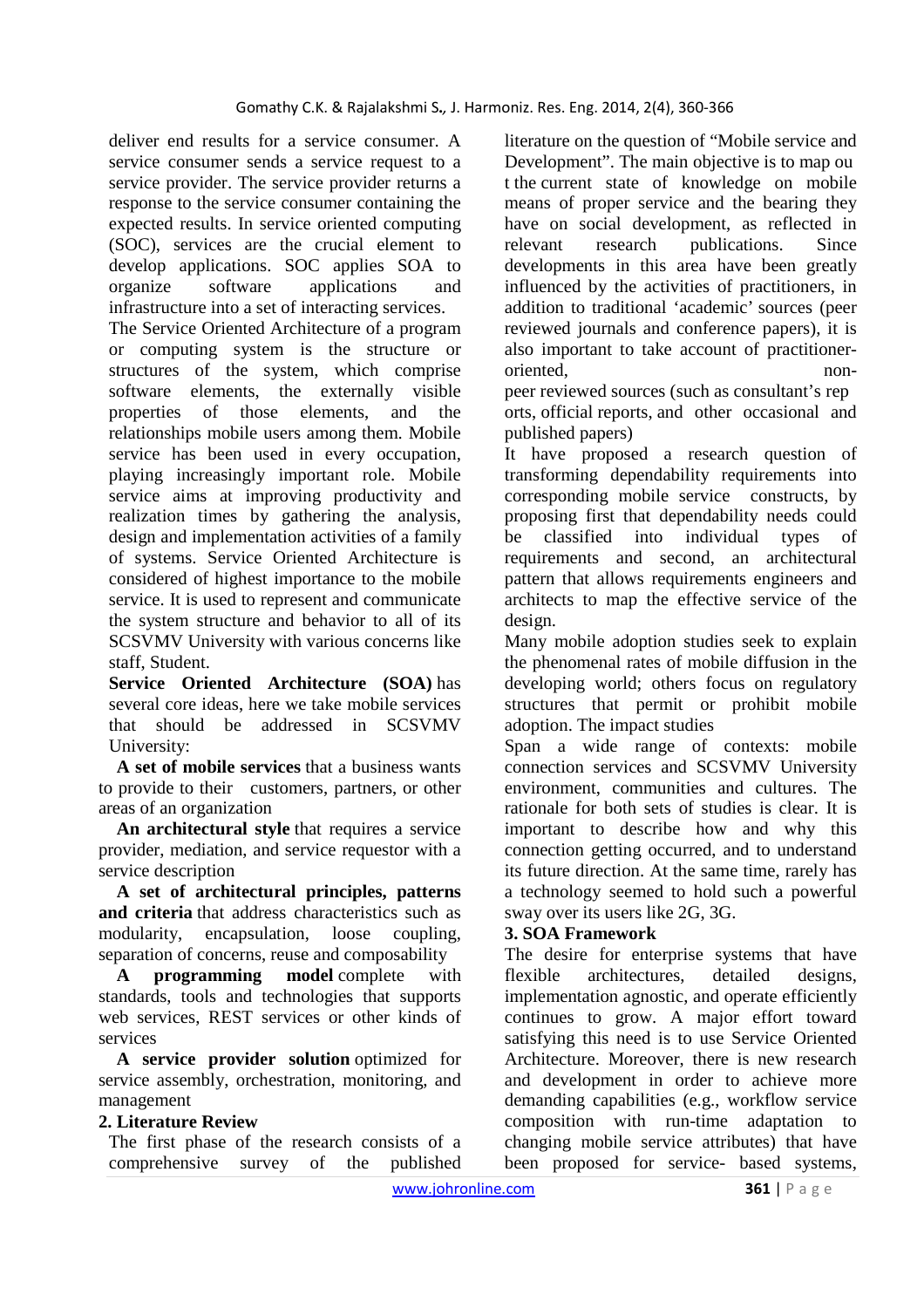especially in the context of system of systems. A basic concept is for SOA to enable specifying the creation of services that can be automatically composed to deliver desired system dynamics while satisfying multiple Quality of service attributes in provider.



Fig-1: Mobile service framework

A fundamental SOA concept is to enable flexible composition of independent services in a simple way. The simple concept is crucial since it separates details of how a service is created and how it may be used. This kind of service provider is defined based on the concept of mobile and its realization as the broker service. The high-level description of the SOA principals does not account for the operational dynamics of SOA, especially with respect to time-based operations. Therefore, understanding the dynamics of a service-based system using simulation is important. Simulation can also support specific kinds of service-based mobile device that are targeted for business processes with specialized domain Knowledge.

## **4. SOA Resources**

Mobile applications typically require different kinds of interfaces to the data. Despite their different purposes, these interfaces often need common interactions like multimedia support with the application to access and manipulate its data and invoke its business logic. The interactions may be complex, involving transactions across multiple resources and the coordination of several responses to an action.



SOA creates an environment in which distributed applications and components may create independently of language and platform and focuses on the use of a relatively widespread pattern of communication between operations, enabling thus a model for homogeneous distribution and composition of components.

SOA is a model of components, providing an environment for building distributed systems. SOA applications communicate functionally as a service to the end user's applications and other services, bringing the benefits of low coupling and encapsulation for the integration of enterprises applications. SOA defines the rules of the participants as provider of services, customer of services and registry of services.

## **5. Mobile Service Provision**

Mobile service provision (MSP) has been widely promoted by analysts and staffs, students as the architecture capable of addressing the mobile service needs of modern organizations in a cost-effective and timely manner. Perceived SOA benefits include improved flexibility and alignment between service provider processes and the end users.

Mobile Host is a provider of services built to run on mobile devices such as smart-phones and PDAs developed as a *Web Service Handler* built on top of a normal Web server. Mobile Host opens a new set of applications yet little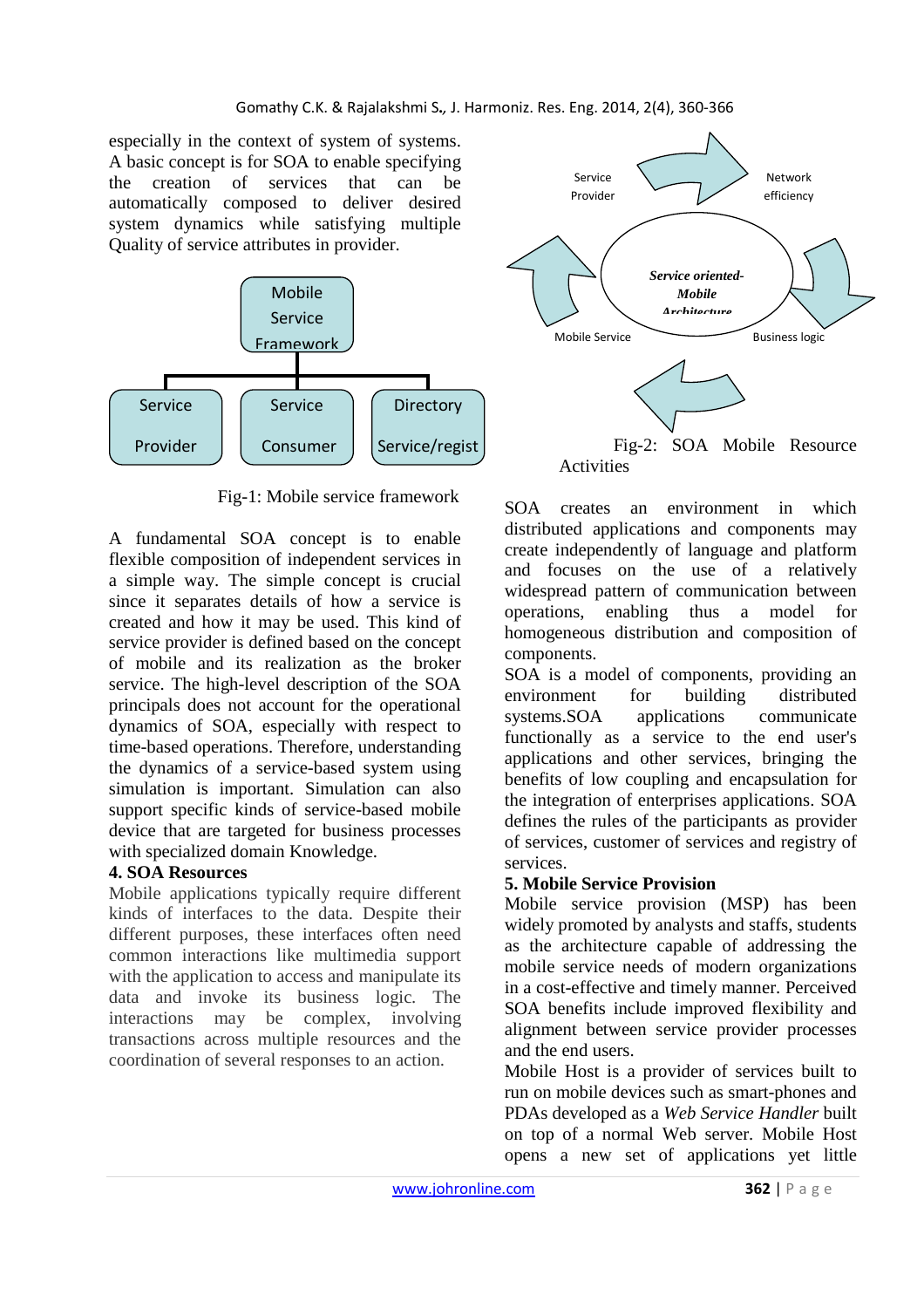explored. They may be used in areas such as SCSVMV university location-based services, community support for mobiles. It also allows mobile operators increase their business without resorting to a stationary infrastructure. However, these additional flexibilities generate a large number of interesting questions for surveys which require further investigation. The design of a "Mobile Host" is going through many things, some issues where there is very little research; so far set up service provisioning is very limited to devices. The work in describes a model for the development of a Mobile Host system in general. Traditionally, mobile systems have been designed as SCSVMV where their group such as PDAs or phones is able to use wireless connections(optional) to gain access to resources (data and services) provided by central servers with the emergence of wireless networks, Ad-Hoc and powerful mobile devices it becomes possible to design mobile system using an architecture peer-to-peer.

#### **SOA can be built in the mobile environment:**

- 1. The interface must be compatible with the interface of SOA used in the mobile environment for students, staffs.
- 2. The space used by the service should be small in relation to the mobile device.
- 3. The service should not affect normal operations of the device.
- 4. A standard mobile towers that handle requests of network.
- 5. A provider of basic services for treatment of requests for SOA.
- 6. Ability to deal with competing requests.
- 7. Support the deployment of services at runtime.
- 8. Support for the analysis of performance.
- 9. Access the local file system, or any external device like a GPS receiver, using infrared, Bluetooth, Wi-Fi (optional) etc.



Fig-3: Mobile host Environment

SOA in mobile environment using technologies based on message for complex operations in several areas. Also, there may be many legitimate services intermediaries in the communication between doing composes a particular service, which makes the context of a security requirement end-to-end. The need for sophisticated message-level service provider end*-to-end* becomes a priority for a mobile Service.

### **6. Service Design Pattern**

The main function of an mobile communication network in construction is to link the resources involved in a process with each other, the device control and the project network, including the college campus, hostel campus, and other areas inside the campus site. Because the backbone of a site-based communication network as well as its integrated electronic tools are exposed in the 'open' - similar to a Battlefield - they have to be protected with a reliable network connection system.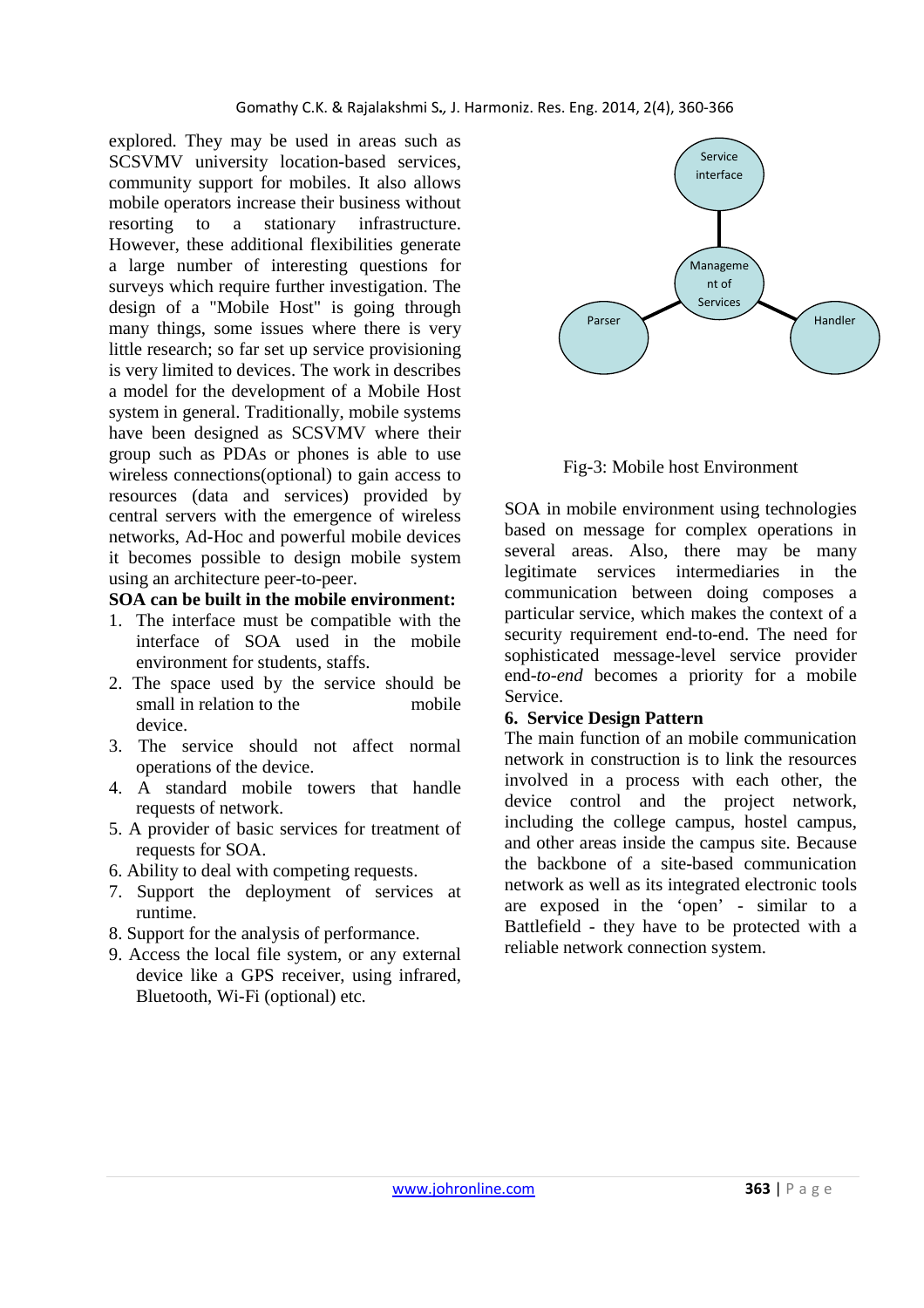### Gomathy C.K. & Rajalakshmi S**.***,* J. Harmoniz. Res. Eng. 2014, 2(4), 360-366



**For new connection. Which service Will you prefer \* Present Conn. Cross tabulation**

| Count                                           |                         |        |          |             |      |                  |         |        |       |
|-------------------------------------------------|-------------------------|--------|----------|-------------|------|------------------|---------|--------|-------|
|                                                 | Present Conn.           |        |          |             |      |                  |         |        |       |
|                                                 |                         |        |          |             | Doco |                  | Relianc | Vodafo |       |
|                                                 |                         | Aircel | Airtel   | <b>BSNL</b> | mo   | Idea             | e       | ne     | Total |
| For new conn.<br>Which serv. Will<br>you prefer | Call rates              |        |          | 11          | 3    | 6                |         | 13     | 33    |
|                                                 | <b>Internet Charges</b> |        | 3        | 3           | 15   | $\theta$         |         | 12     | 33    |
|                                                 | Roaming                 | 5      | $\Omega$ |             | O    | $\boldsymbol{0}$ | 0       | 3      | 8     |
|                                                 | Charges                 |        |          |             |      |                  |         |        |       |
|                                                 | <b>SIM Cost</b>         |        | $\Omega$ | 3           | O    | 0                |         | 0      | 3     |
|                                                 | <b>SMS</b> rates        |        | ∩        | 6           |      | 0                |         | Q      | 15    |
|                                                 | Validity                |        | 0        | 0           |      | 0                | 6       |        | 6     |
|                                                 | Value Added             | 0      | $\Omega$ | 5           | 0    | $\theta$         | 0       | 0      | 5     |
|                                                 | Services                |        |          |             |      |                  |         |        |       |
| Total                                           |                         |        | 3        | 28          | 18   | 6                | 6       | 37     | 103   |

### **8. Mobile User Experience and Service Management**

Mobile Service monitoring enables reliability across the mobile infrastructure in SCSVMV University. In mobile service Support and user self-service allow mobility to scale across the surrounding environments. It maintain a consistent direct identify along with help of questionnaire. Users should know how they are maintainable the service provider and all the elements of mobile design process. The following diagram represents the mobile users and capability of service provider.

**RESULT Analysis using with SPSS tools: (**with help of questionnaire)

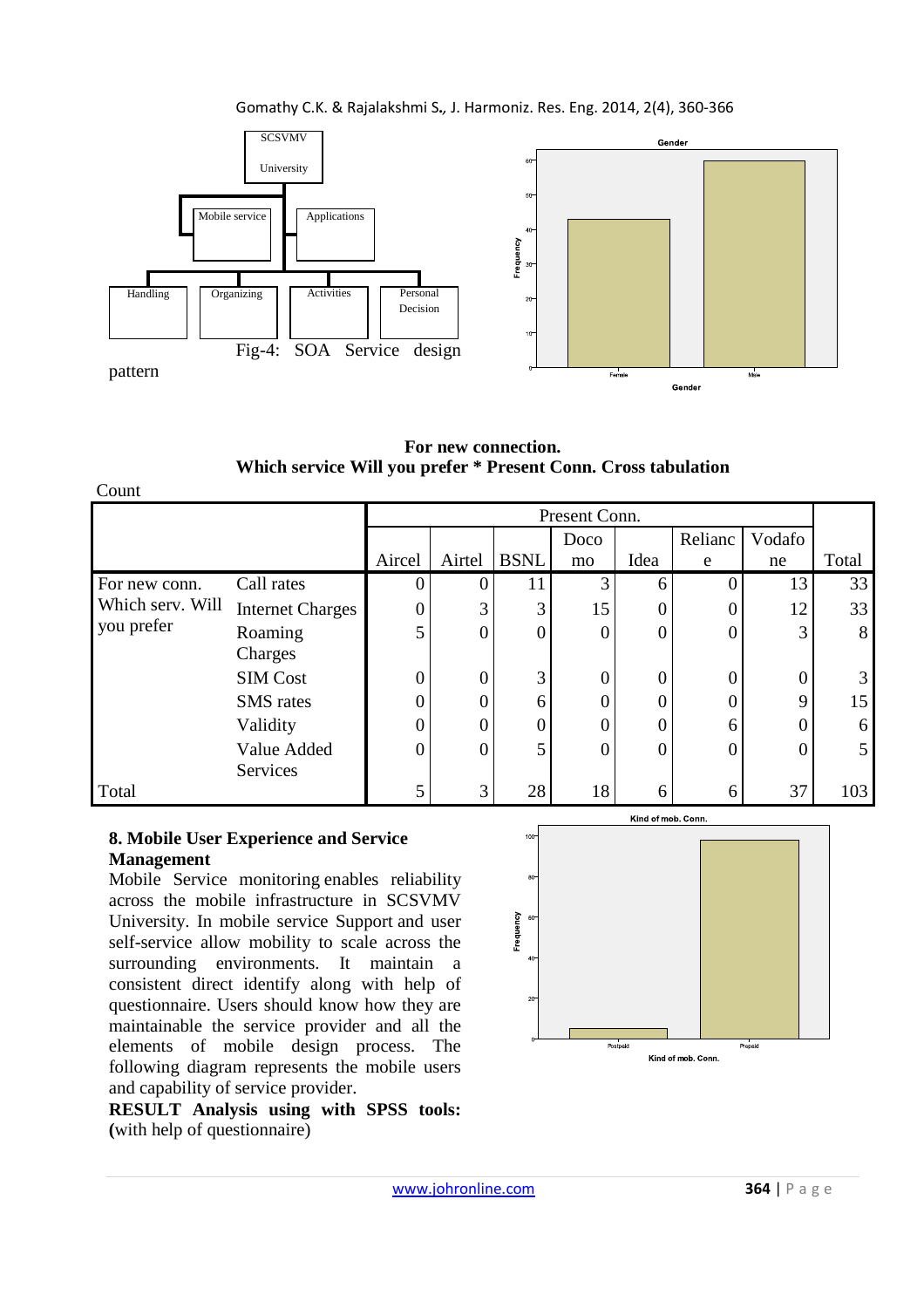

www.johronline.com **365** | P a g e